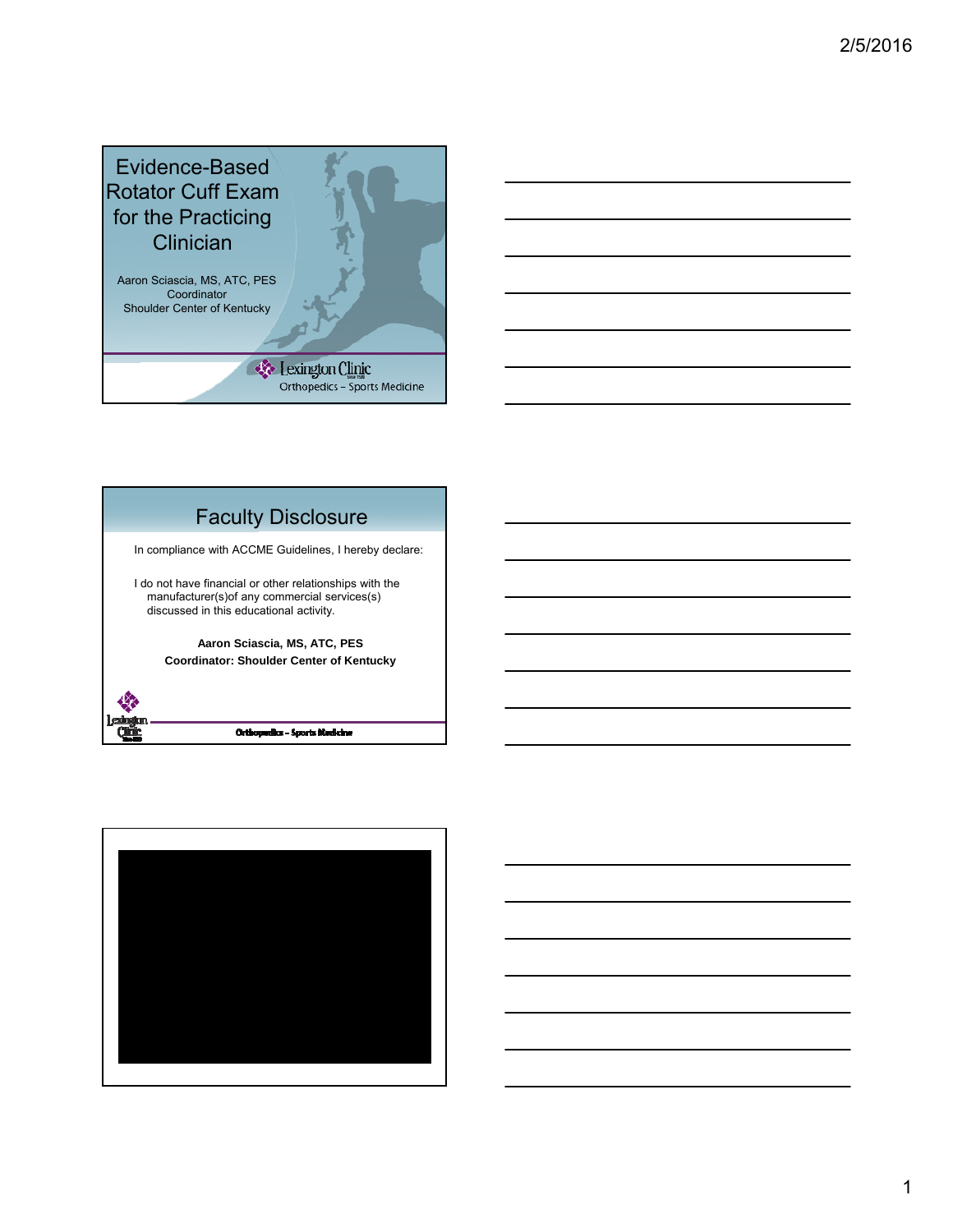## Let's Discuss

- Is this normal?
- Would you say he is impaired?





- Was your initial opinion relative to your definition of "normal"?
- Did the additional information change your opinion?
- How you approach a patient is no different
	- Many pieces of information is required to provide an accurate diagnosis
	- You will always be biased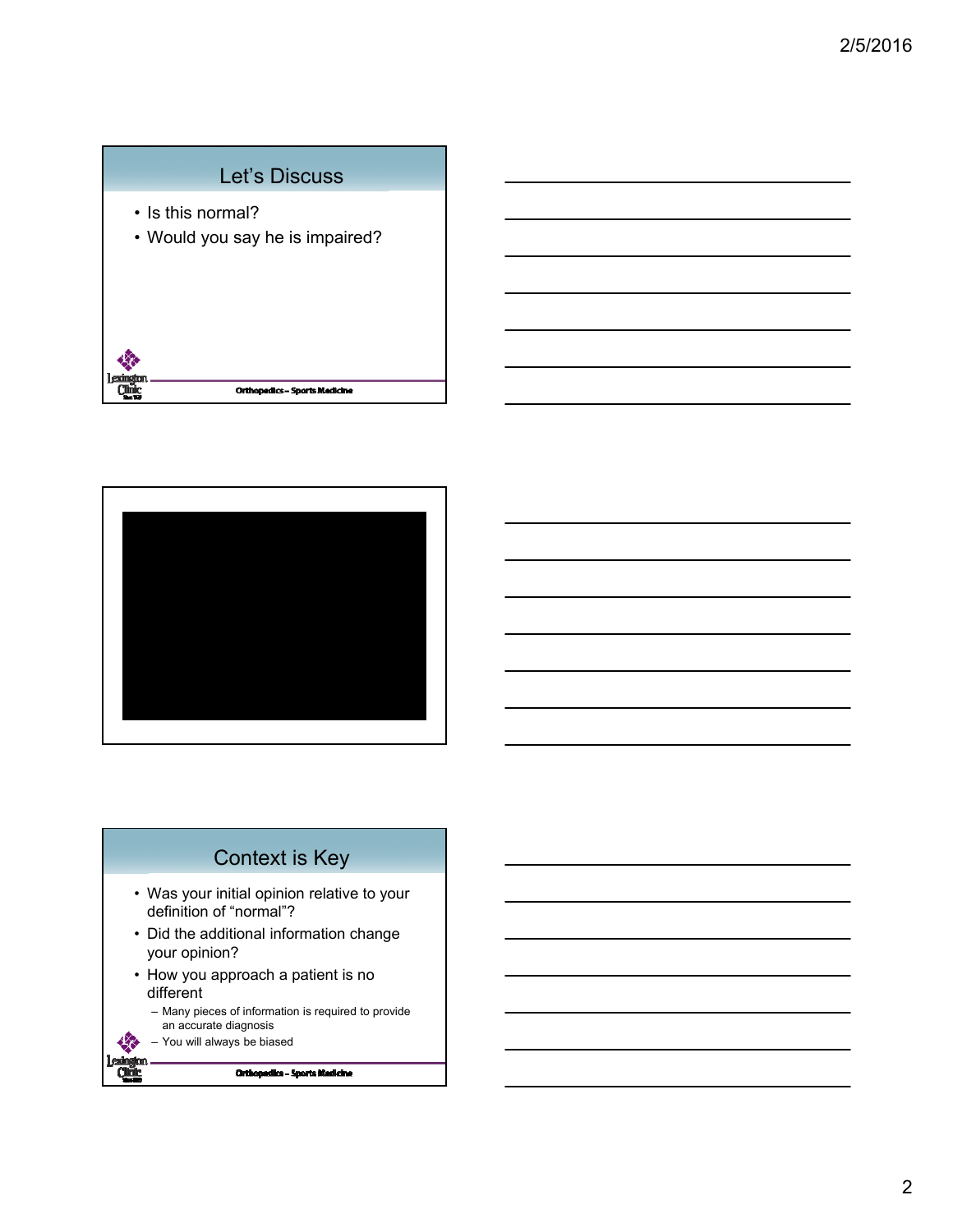| Why the Rotator Cuff?                                                                                                                                                                                          |
|----------------------------------------------------------------------------------------------------------------------------------------------------------------------------------------------------------------|
| • 20-30% of population with rotator cuff disease<br>have symptoms<br>· Yamamoto et al JSES 2010<br>• Yamamoto et al JSES 2011                                                                                  |
| • Asymptomatic tears exist<br>- Prevalence varies based on age<br>• 10% ≤20 y/o to 60+% ≥80 y/o<br>- Prevalence high enough that injury versus degeneration hard<br>to distinguish<br>· Teunis et al JSES 2014 |
| Over 50 y/o, up to 50% prevalence of any type<br>of RC tear<br>Sorensen et al JSES 2007                                                                                                                        |
| <b>Orthopedics - Sports Medicine</b>                                                                                                                                                                           |



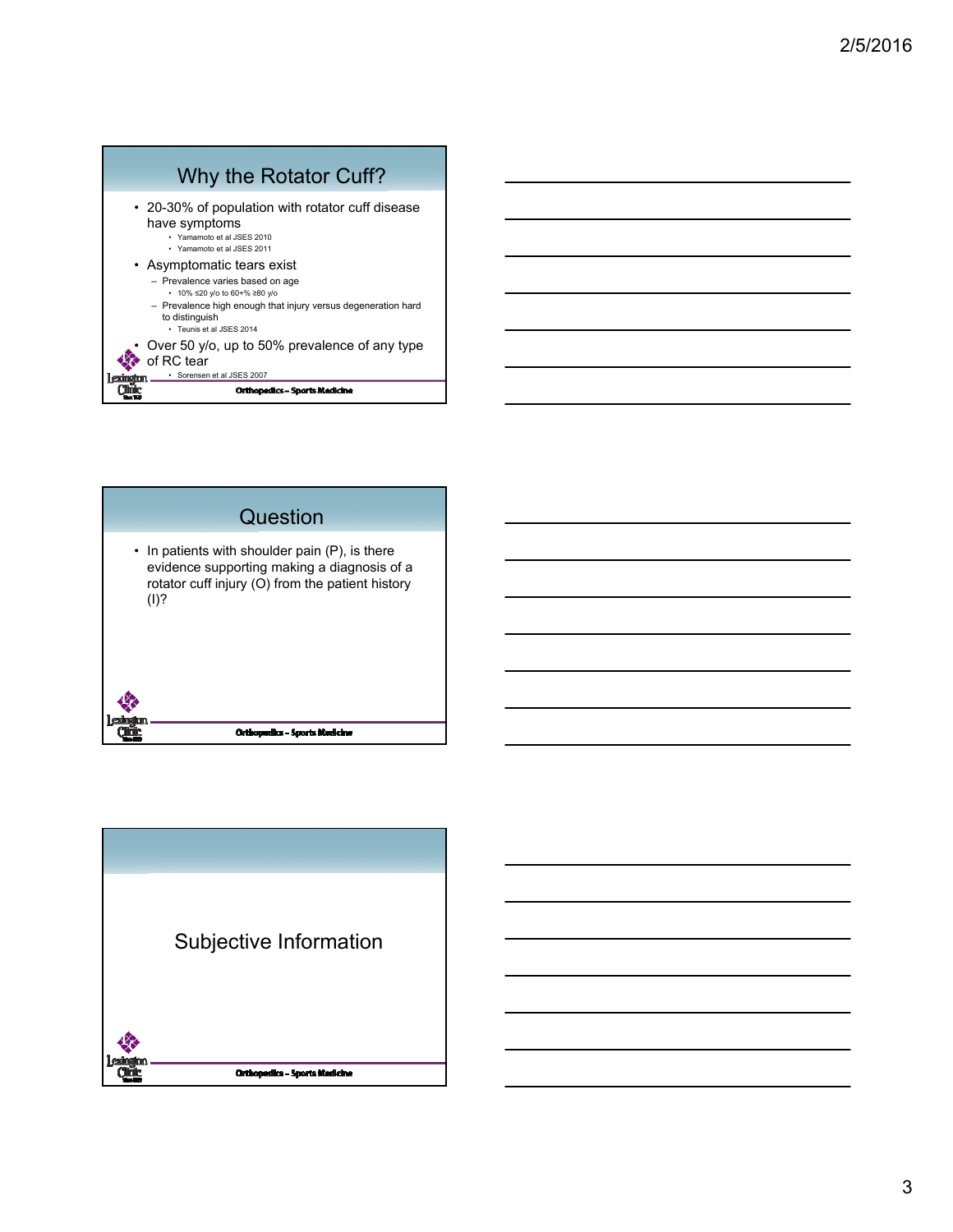



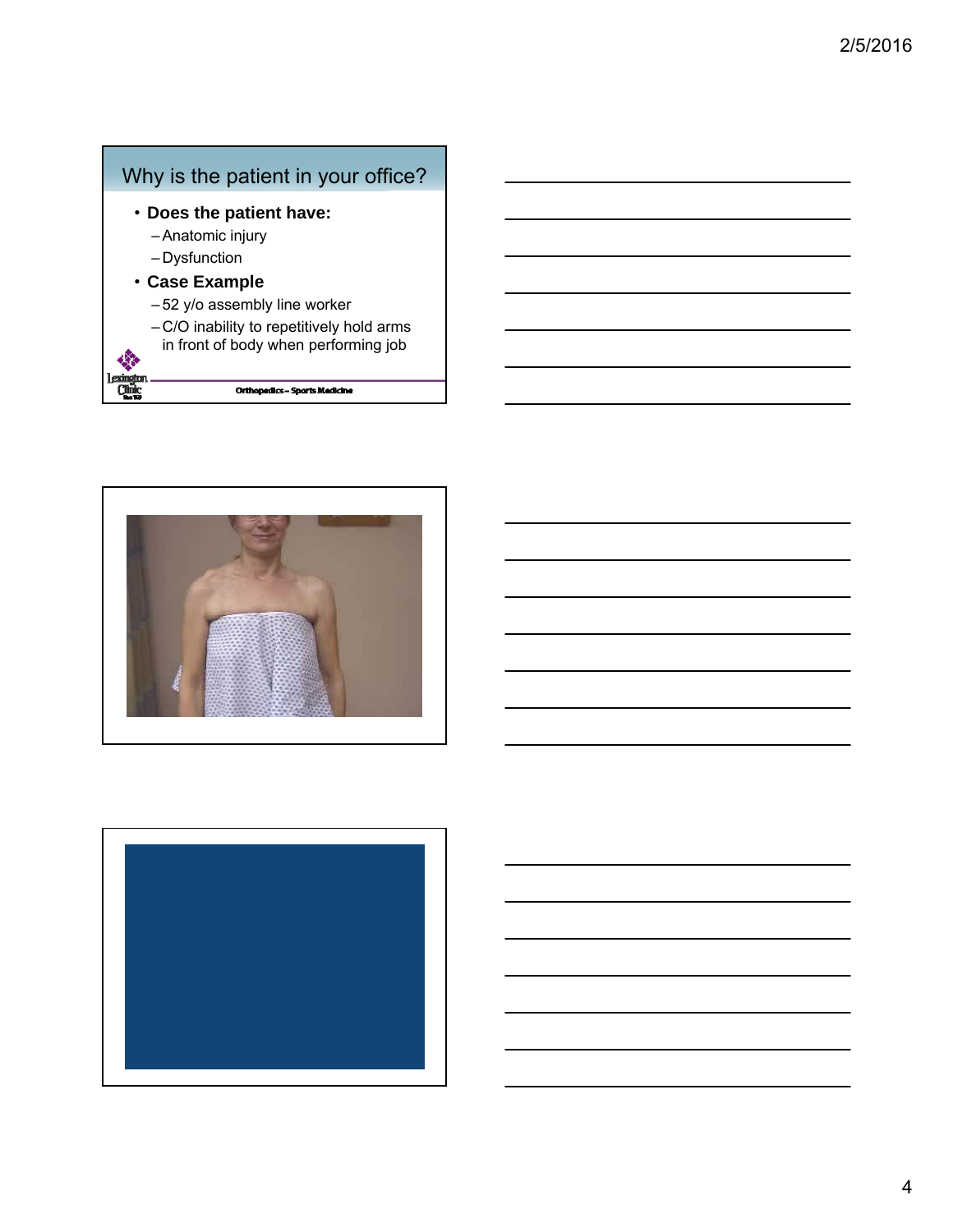



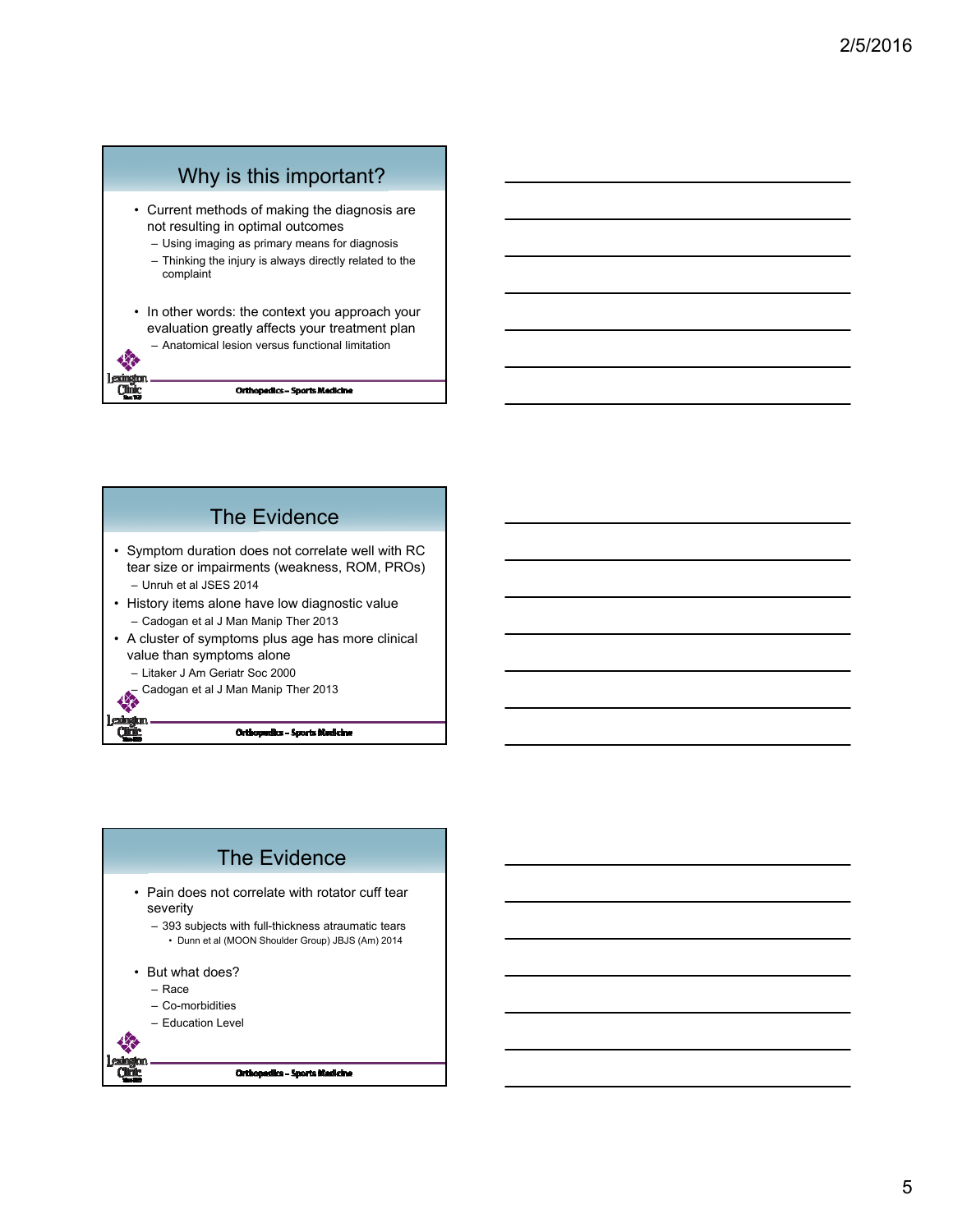#### The Evidence • Risk factors for sustaining a tear: Age, history of trauma, dominant arm – Under 49 y/o: history of trauma, dominant arm – Over 49 y/o: age, history of trauma, dominant arm • Yamamoto et al JSES 2010 • Risk factors for having a rotator cuff tear when symptoms are present – + impingement sign (OR:10), weakness in ER (OR:3), dominant arm (OR:2) • Yamamoto et al JSES 2011 40 exinction

**Orthopedics - Sports Medicine** 

**Chik** 

|                                                                              | Cadogan et al J Man Manip Ther 2013                                              |  |                                                                                 |
|------------------------------------------------------------------------------|----------------------------------------------------------------------------------|--|---------------------------------------------------------------------------------|
| <b>Clinical variables</b>                                                    |                                                                                  |  |                                                                                 |
|                                                                              | $+LR$ (95% CI)                                                                   |  | $-LR$ (95% CI)                                                                  |
| Age $>50$ years<br>SPADI (pain >48%)<br><b>Traumatic cnset</b><br>Night pain | 1.79 (1.07, 2.70)<br>1.30 (0.91, 1.66)<br>1.96 (1.31, 2.67)<br>1.59 (1.15, 2.00) |  | 0.69(0.43, 0.97)<br>$0.64$ (0.32, 1.12)<br>0.51(0.27, 0.82)<br>0.43(0.19, 0.84) |
| Van Kampen et al J Orthop Surg Res 2014                                      |                                                                                  |  |                                                                                 |
|                                                                              | $LR (+)$                                                                         |  | $LR(-)$                                                                         |
|                                                                              |                                                                                  |  |                                                                                 |
| Weakness                                                                     | 0.75                                                                             |  | 12                                                                              |
| Night pain                                                                   | 1.1                                                                              |  | 0.58                                                                            |



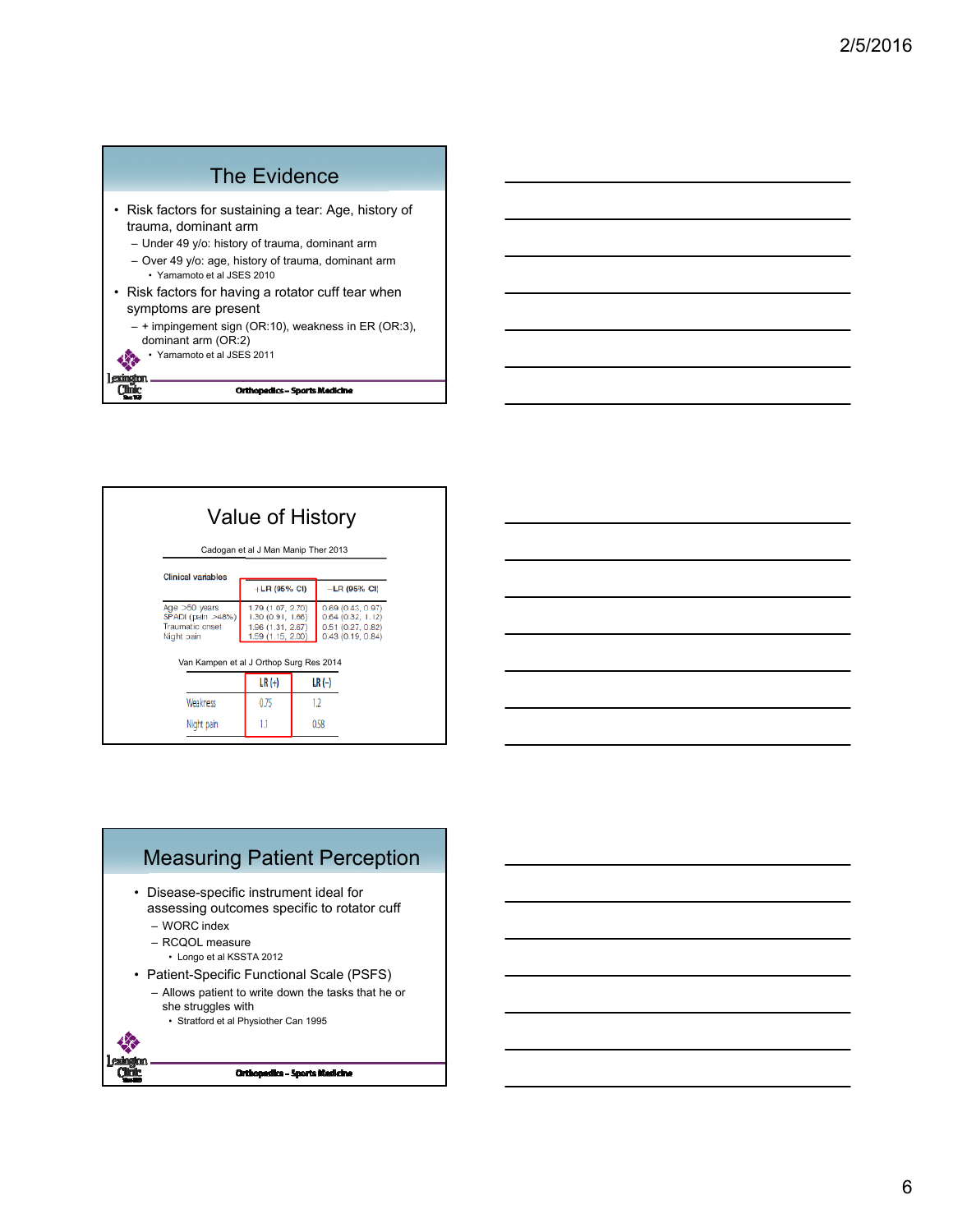# WORC

 $\pm$ 

The following questions common the physical symptometric and compared to the spectrum and the second set of the second set of the second set of the second set of the second set of the second set of the second set of the se

- E
- 
- $\frac{1}{2}$
- $\hat{\mathbf{z}}$  $\frac{16}{16}$ e.
- 
- ٠
- How and<br>your dost  $\sim$  $+$ <sup>1999</sup> and
- 21 items
- 5 domains
	- Physical symptoms
	- Sports/recreation
	- Work
	- Lifestyle
	- Emotions
- Score 0-2100 (low to high disability)
- 2100-patient total score/21 = %disability

## RCQoL

Question: With any prolonged activity how much pain or discomfort do you experience in your shoulder?

 $\frac{100}{\text{No pain at all}}$ Severe Pain

The authors recommend converting the raw scores (0 to 3,400; 0 = worst score, 3,400 = best score) to a percentage score, i.e., presenting scores out of 100.

- 34 items • 5 domains
	- Symptoms and Physical Complaints
	- Sports/recreation
	- Work-Related Concerns
	- Lifestyle Issues
	- Social and Emotional Issues



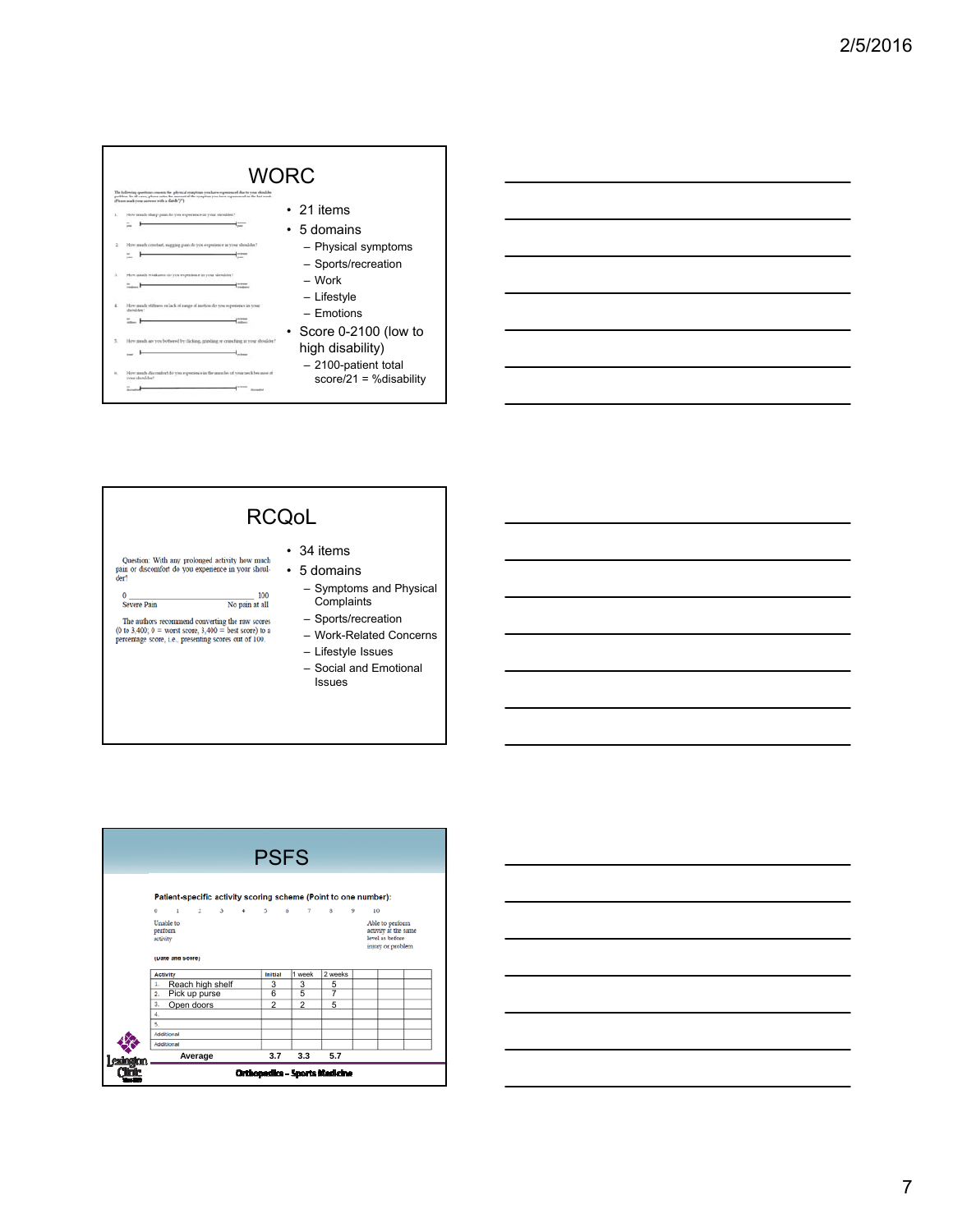## Recommendation

- Start exam with proper context
- History alone is limited in diagnosing a rotator cuff injury





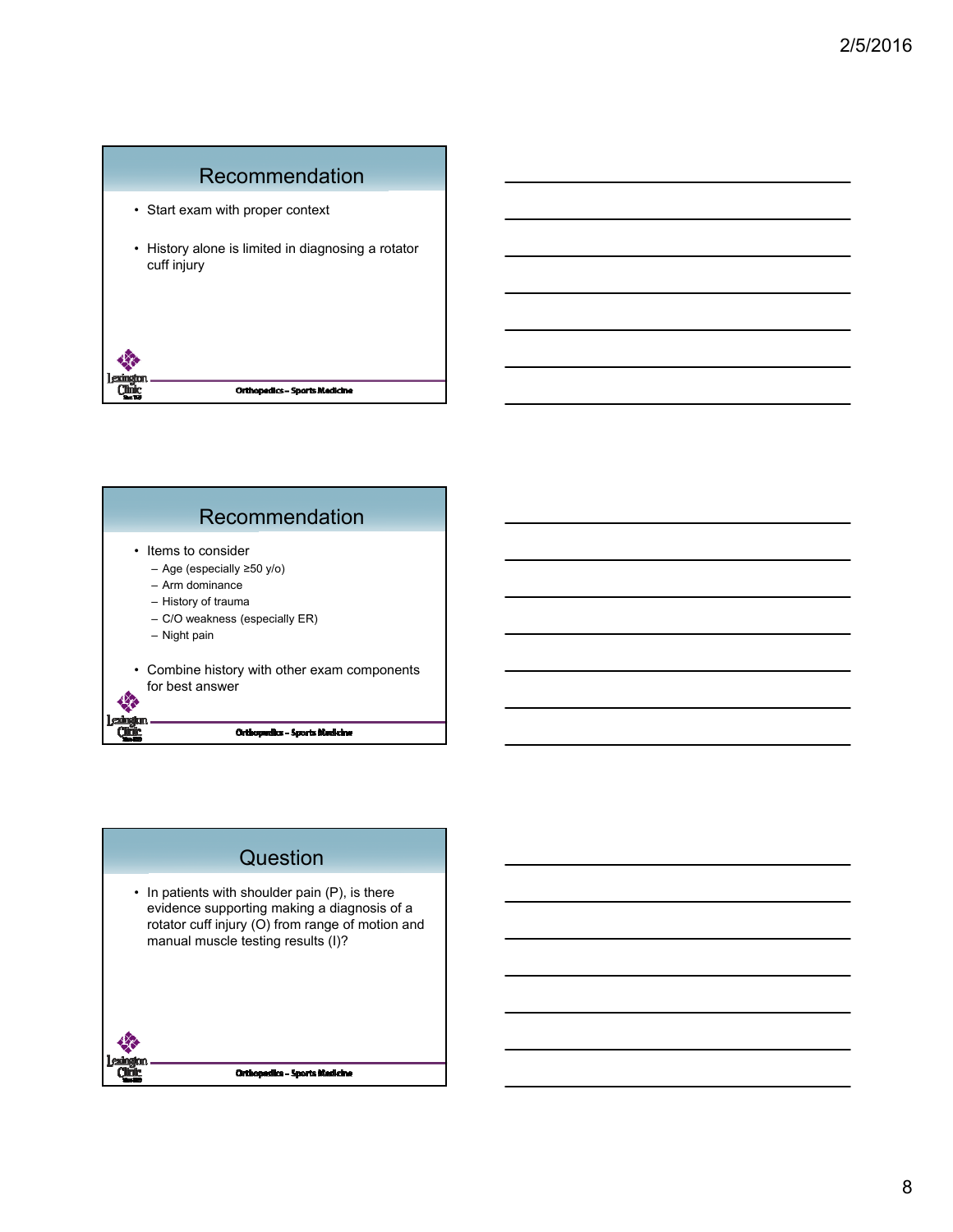



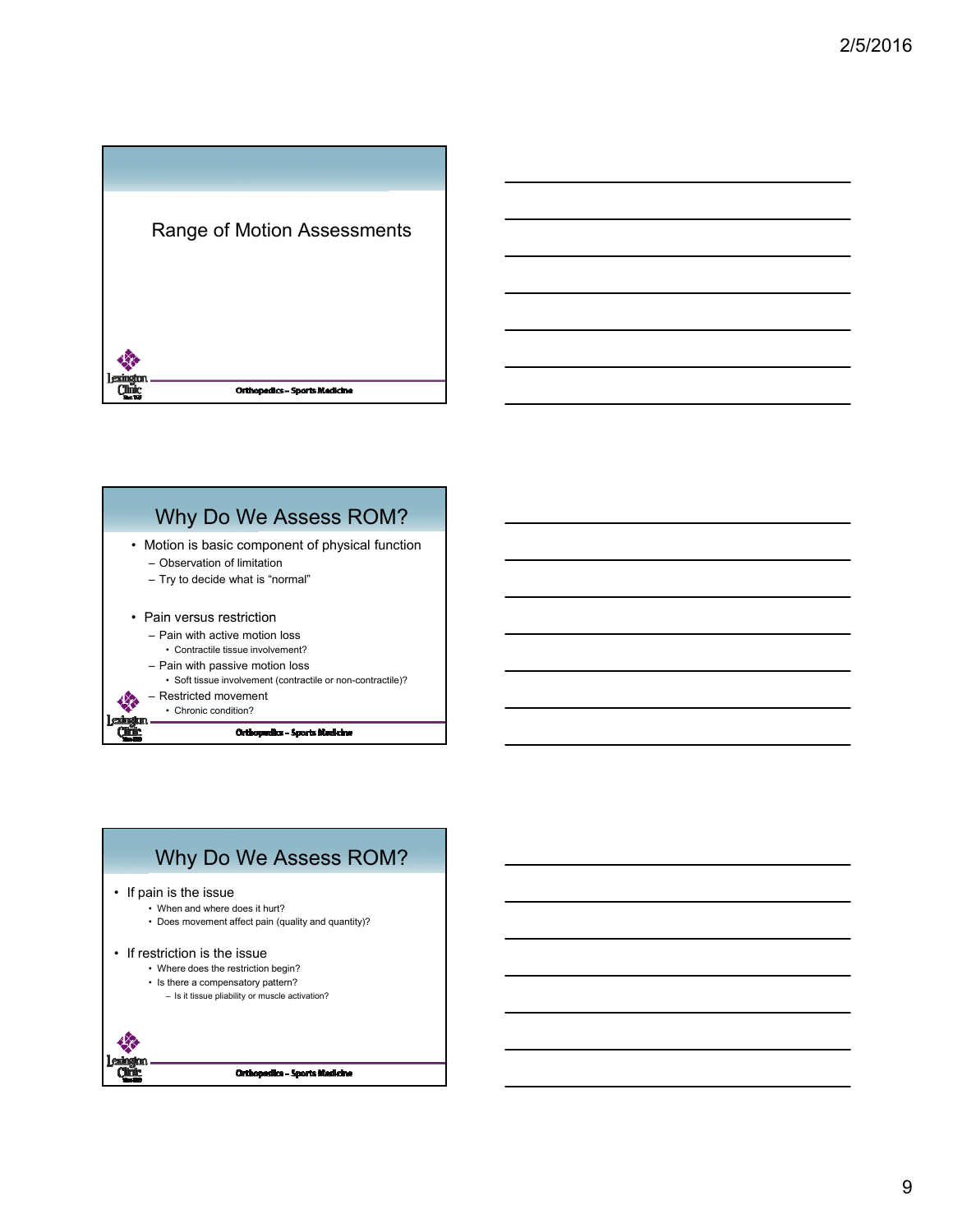## What Does the Literature Tell Us?

- Movement analysis by itself not helpful in determining which shoulder is symptomatic – Hickey et al Man Ther 2007
- Instrumentation improves reliability of measurement – Van de Pol et al J Physio Ther 2010
- Patients over-estimate the amount of their own motion – Rudiger et al JSES 2008

lexington<br>Clinic

**Orthopedics - Sports Medicine** 

#### What Else Does the Literature Tell Us? • Specific to Rotator Cuff Diagnosis – Pain during motion not indicative of a rotator cuff injury – Itoi et al AJSM 2006  $-$  Tear size does not affect loss of motion – McCabe et al JOSPT 2005 – Good agreement between clinicians when combination of complete history and selective tissue tension is used • Active arm movements – Hanchard et al JOSPT 2005Orthopedics - Sports Medicine Qũ

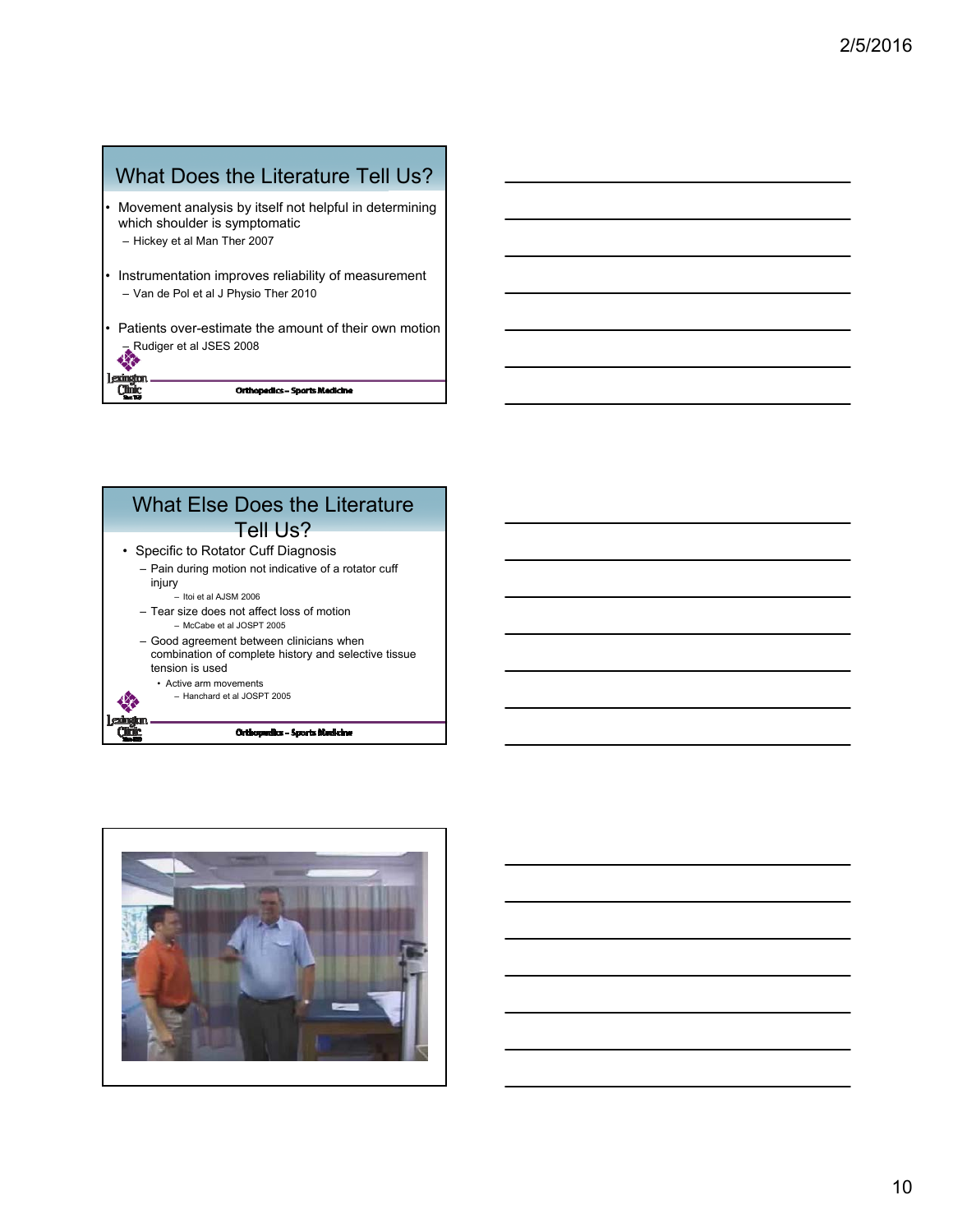## Combining the Literature with **Experience** ROM by itself not diagnostic – Should you continue to measure it? – YES!!! But why? Aids treatment decision making In most cases, postural anatomy is deficient which we know leads to…….

**Orthopedics - Sports Medicine** 

紫 Lexington<br>Clinic



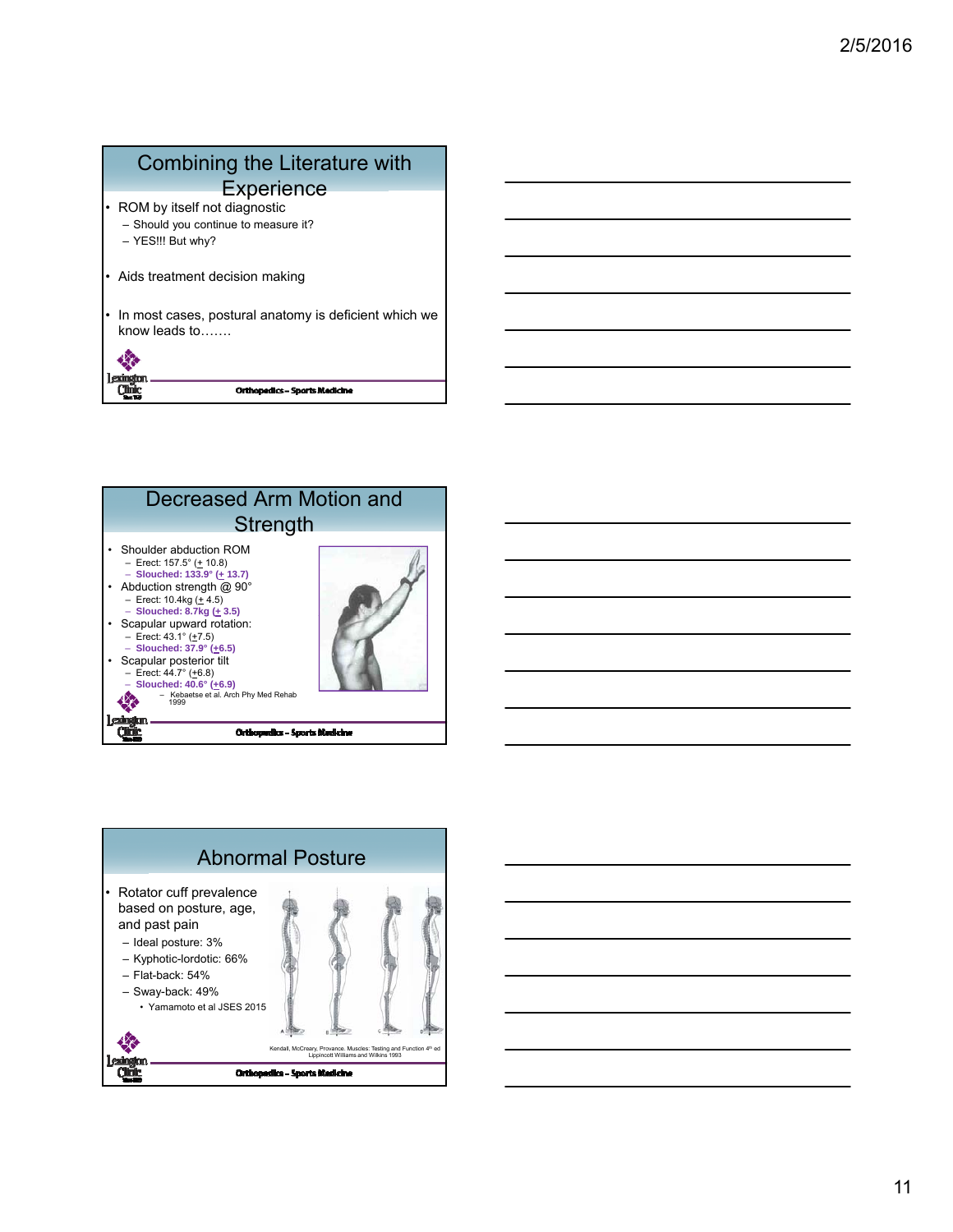





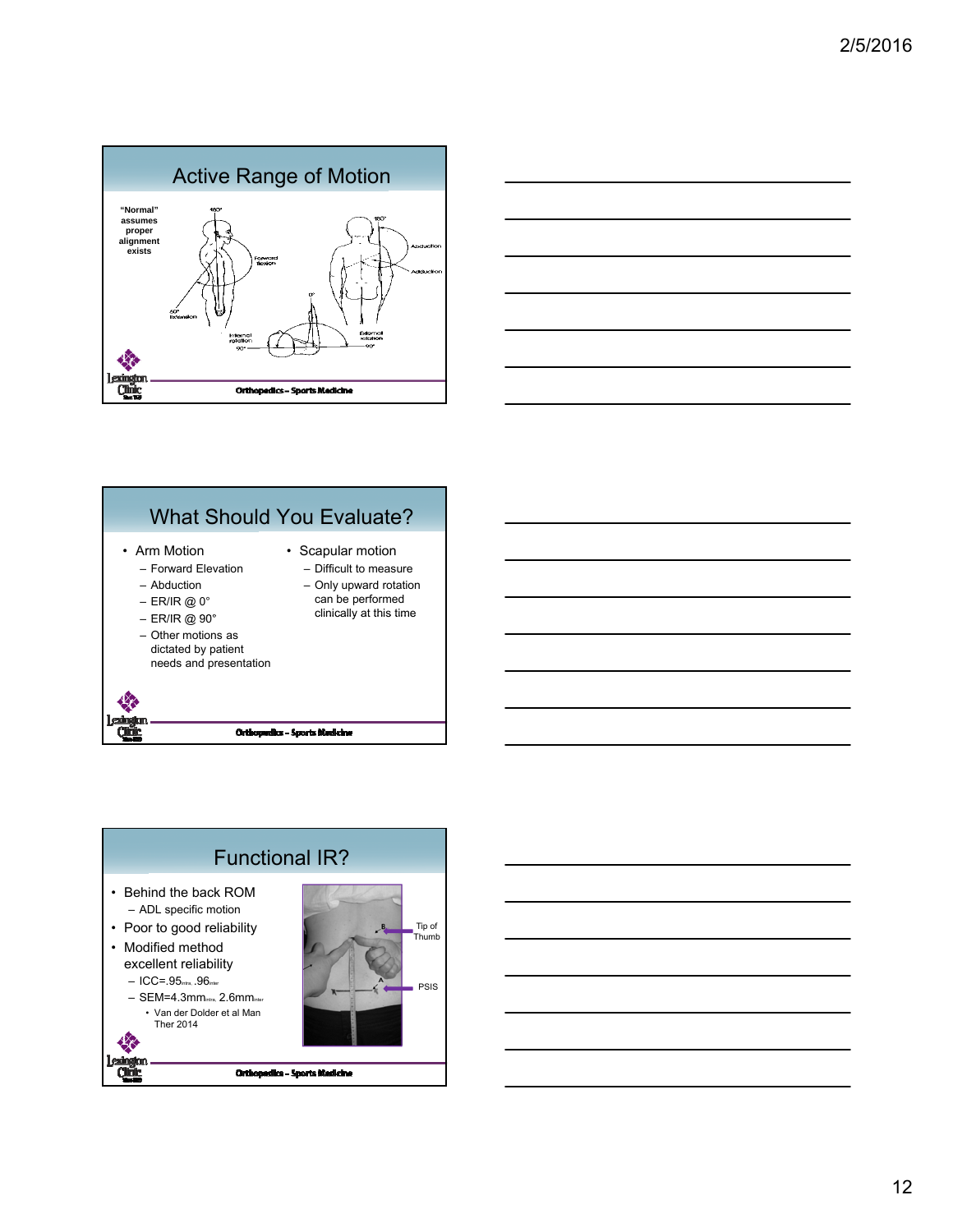





- Do not perform ROM by itself not diagnostic or predictive of injury
- Devices improve measurement reliability but practice is key for consistency
- ROM assessment is helpful in rotator cuff exam when combined with other exam findings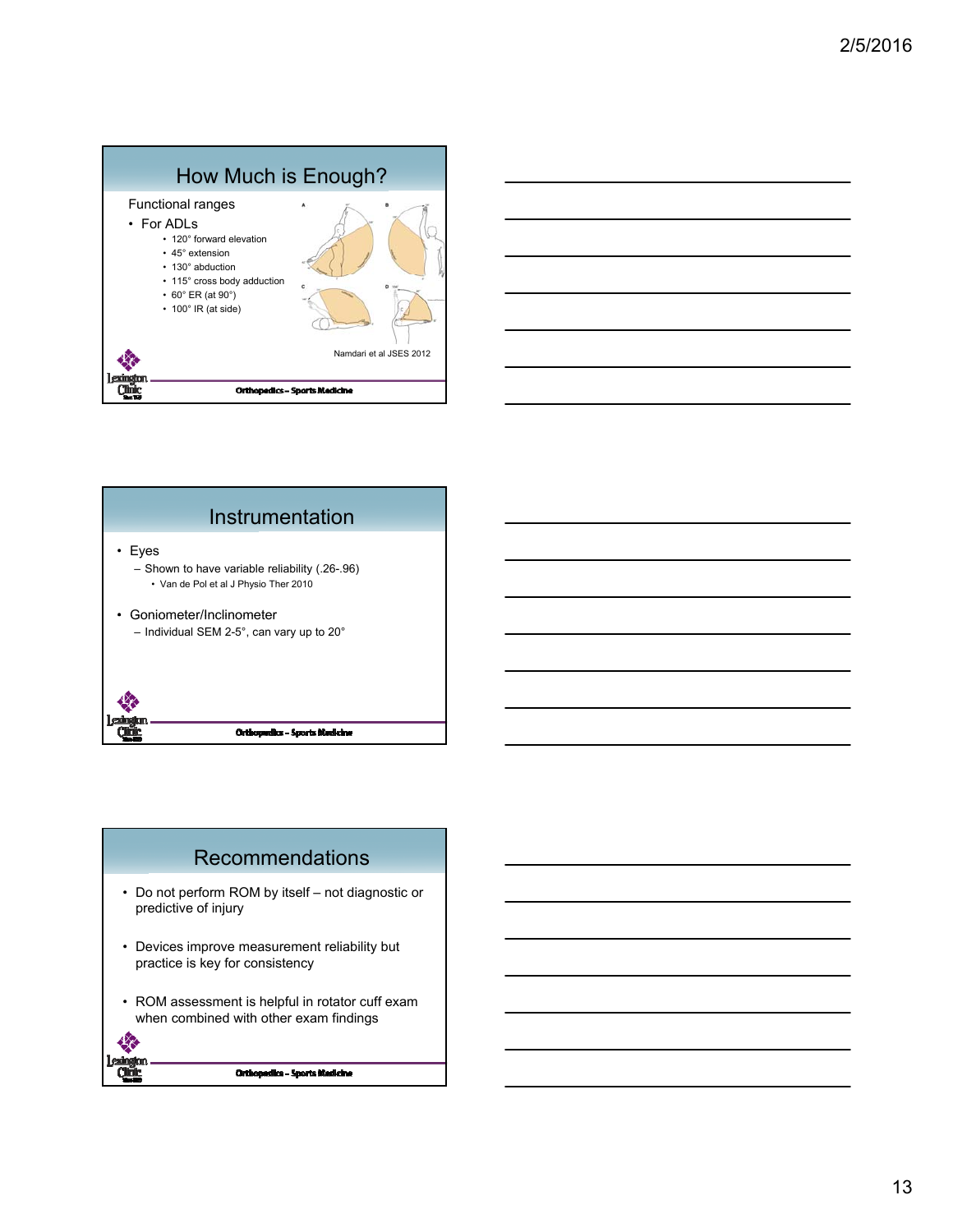

# Why Do We Perform MMT?

- Designed for patients with paralytic conditions – Lovett and Martin JAMA 1916
	- Decided assessment could be useful in all populations
- Injury versus malalignment

Qũ

- Injury: inhibition from pain or derangement
- Malalignment: altered position modifies load and
- stress creating pain, injury, or altered output

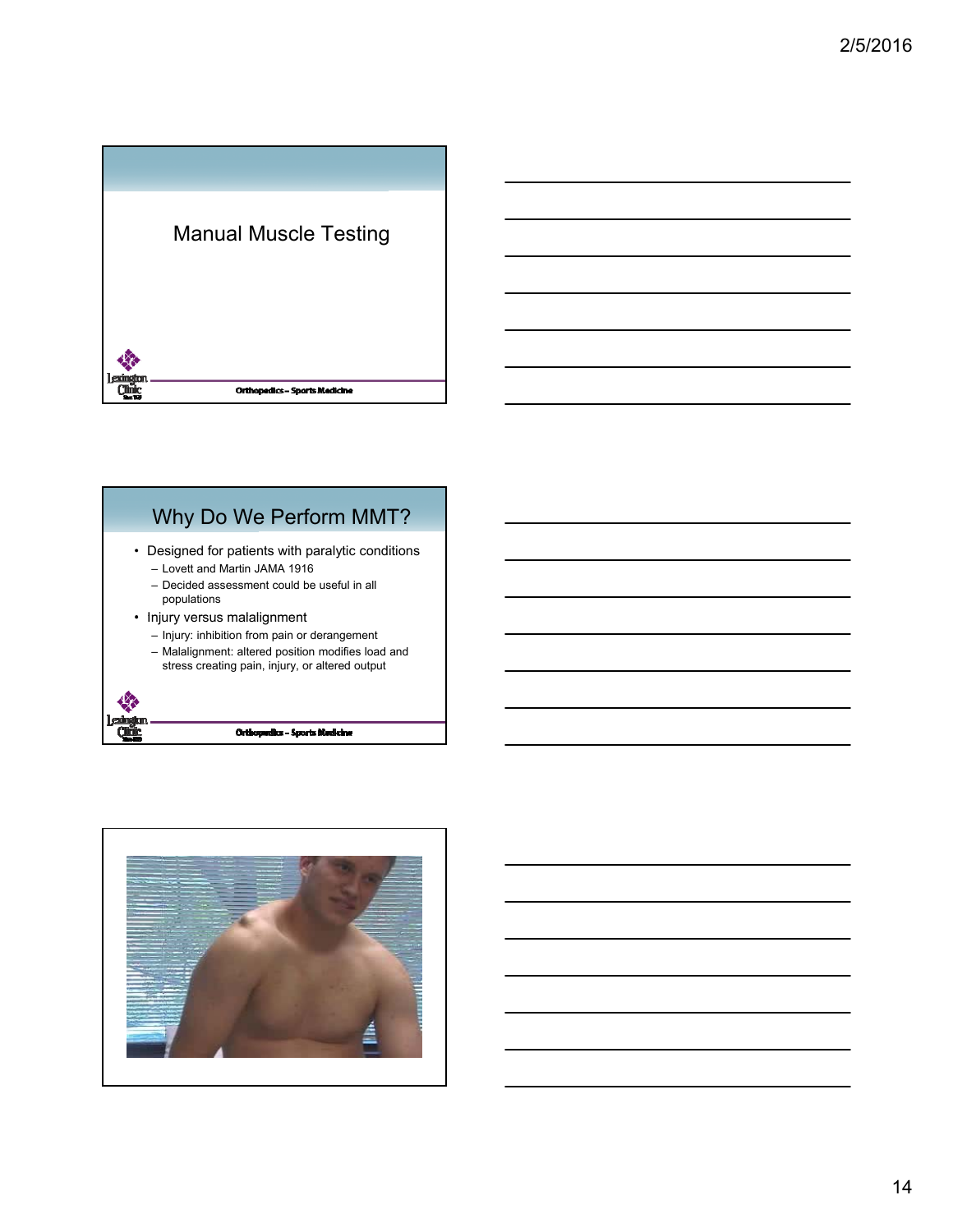|                |        | Number System Doesn't Equal                  |
|----------------|--------|----------------------------------------------|
|                |        | <b>Objective</b>                             |
|                |        |                                              |
| Grade          | Value  | <b>Description</b>                           |
| 5              | Normal | Complete ROM against gravity, max resistance |
| 4              | Good   | Complete ROM against gravity, mod resistance |
| $3+$           | Fair+  | Complete ROM against gravity, min resistance |
| 3              | Fair   | Complete ROM against gravity                 |
| $\mathcal{R}$  | Fair-  | Some ROM against gravity                     |
| $2+$           | Poor+  | Initiates motion against gravity             |
| $\mathfrak{p}$ | Poor   | Complete ROM w/ gravity eliminated           |
| $2 -$          | Poor-  | Initiates motion w/ gravity eliminated       |
| 1              | Trace  | Evidence of contraction w/ no joint motion   |
| 0              | Zero   | No contraction                               |
|                |        |                                              |
|                |        |                                              |
|                |        | <b>Orthopedics - Sports Medicine</b>         |

| <u> 1989 - Johann Stoff, amerikansk politiker (d. 1989)</u> |  |     |
|-------------------------------------------------------------|--|-----|
|                                                             |  | ___ |
| <u> 1989 - Johann Barnett, fransk politiker (d. 1989)</u>   |  | ___ |
|                                                             |  |     |
|                                                             |  |     |





- Grade 3 (fair) is least subjective – Sapega JBJS 1990
- Grade 4 cannot accurately determine impairment – Dvir Clin Rehab 1997
- MMT with hands lower reliability compared to instrumentation – Hayes et al JSES 2002

**Lexington**<br>Quing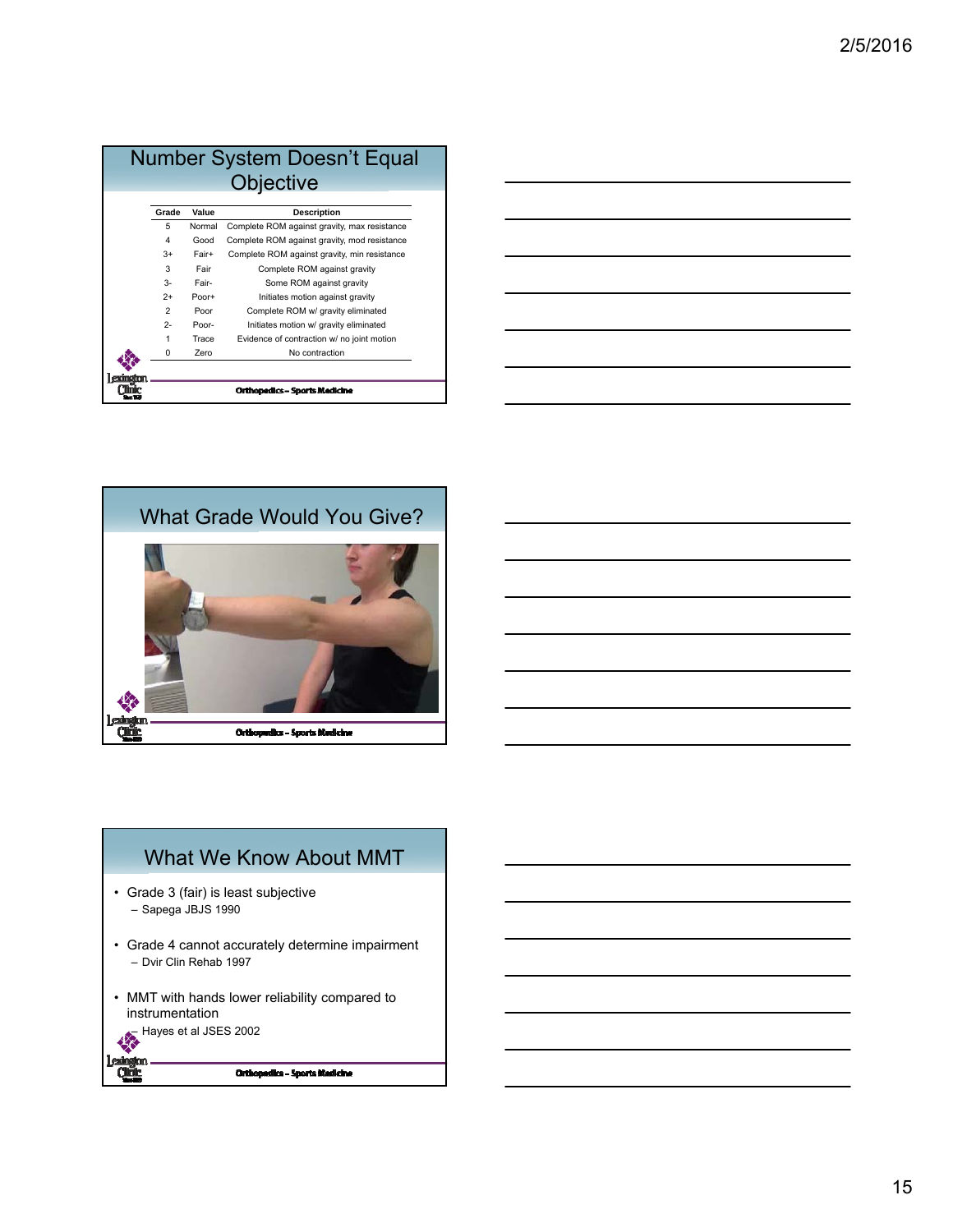|                                                                    | <b>MMT Reliability</b>                                                                              |                                          |                                                          |
|--------------------------------------------------------------------|-----------------------------------------------------------------------------------------------------|------------------------------------------|----------------------------------------------------------|
| Measurement device<br>$-$ MMT (grades 1-4, 4.5, 5)                 |                                                                                                     | Intradass correlation<br>coefficient (p) | 95% CI                                                   |
| - Hand Held Dynamometer<br>- Spring Scale<br>Motion<br>- Elevation | Manual muscle test<br>Elevation<br>External rotation<br>Internal rotation<br>Liftoff<br>Dynamometry | 0.72<br>0.55<br>0.61<br>0.38             | 0.38-0.93<br>$0.17 - 0.88$<br>0.26-0.89<br>$0.02 - 0.81$ |
| - External Rotation<br>- Internal Rotation                         | Elevation<br>External rotation<br>Internal rotation<br>Lift-off                                     | 0.92<br>0.82<br>0.85<br>0.79             | 0.75-0.99<br>0.55-0.96<br>0.62-0.97<br>0.50-0.95         |
| $-$ Lift off<br>- Hayes K et al., JSES 2002                        | Spring-scale dynamometer<br>Elevation<br>External rotation<br>Internal rotation<br>Adduction        | 0.96<br>0.75<br>0.88                     | $0.84 - 1.00$<br>$0.40 - 0.95$<br>0.68-0.98<br>0.72-0.98 |
| exindia                                                            | <b>Orthopedics - Sports Medicine</b>                                                                |                                          |                                                          |

| the control of the control of the control of the control of the control of the control of the control of the control of the control of the control of the control of the control of the control of the control of the control |  |
|-------------------------------------------------------------------------------------------------------------------------------------------------------------------------------------------------------------------------------|--|
|                                                                                                                                                                                                                               |  |
| <u> 1989 - Johann Stoff, deutscher Stoffen und der Stoffen und der Stoffen und der Stoffen und der Stoffen und d</u>                                                                                                          |  |
|                                                                                                                                                                                                                               |  |
|                                                                                                                                                                                                                               |  |
|                                                                                                                                                                                                                               |  |
|                                                                                                                                                                                                                               |  |
|                                                                                                                                                                                                                               |  |
|                                                                                                                                                                                                                               |  |
|                                                                                                                                                                                                                               |  |
|                                                                                                                                                                                                                               |  |
|                                                                                                                                                                                                                               |  |
|                                                                                                                                                                                                                               |  |



## Manual Muscle Testing

- Force production at a specific muscle in isolation is not realistic
- EMG analysis of rotator cuff muscle function identified optimal positions
	- Maximal activation of target muscle with minimal activation of synergistic muscles
	- Best reliability and minimal pain during test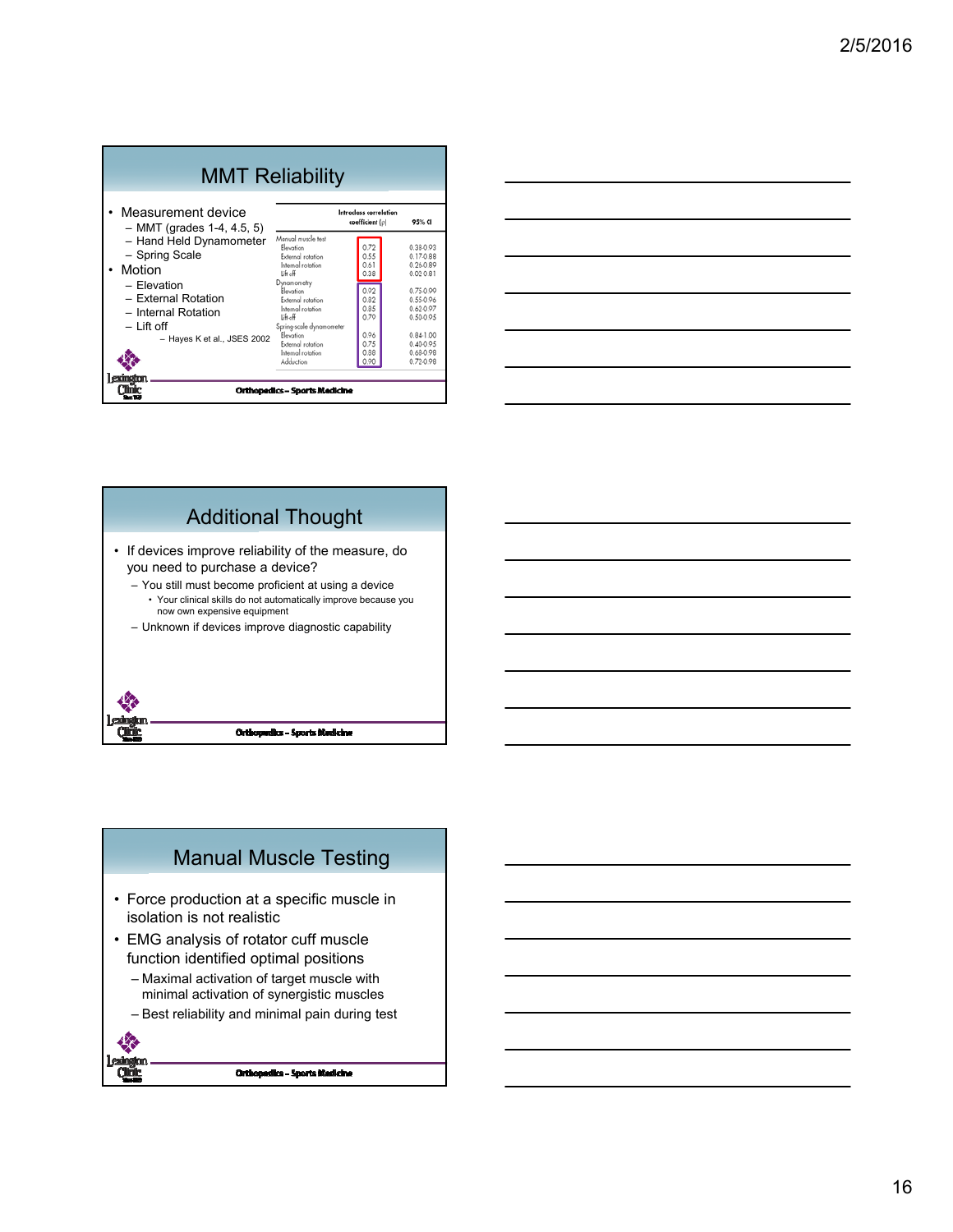





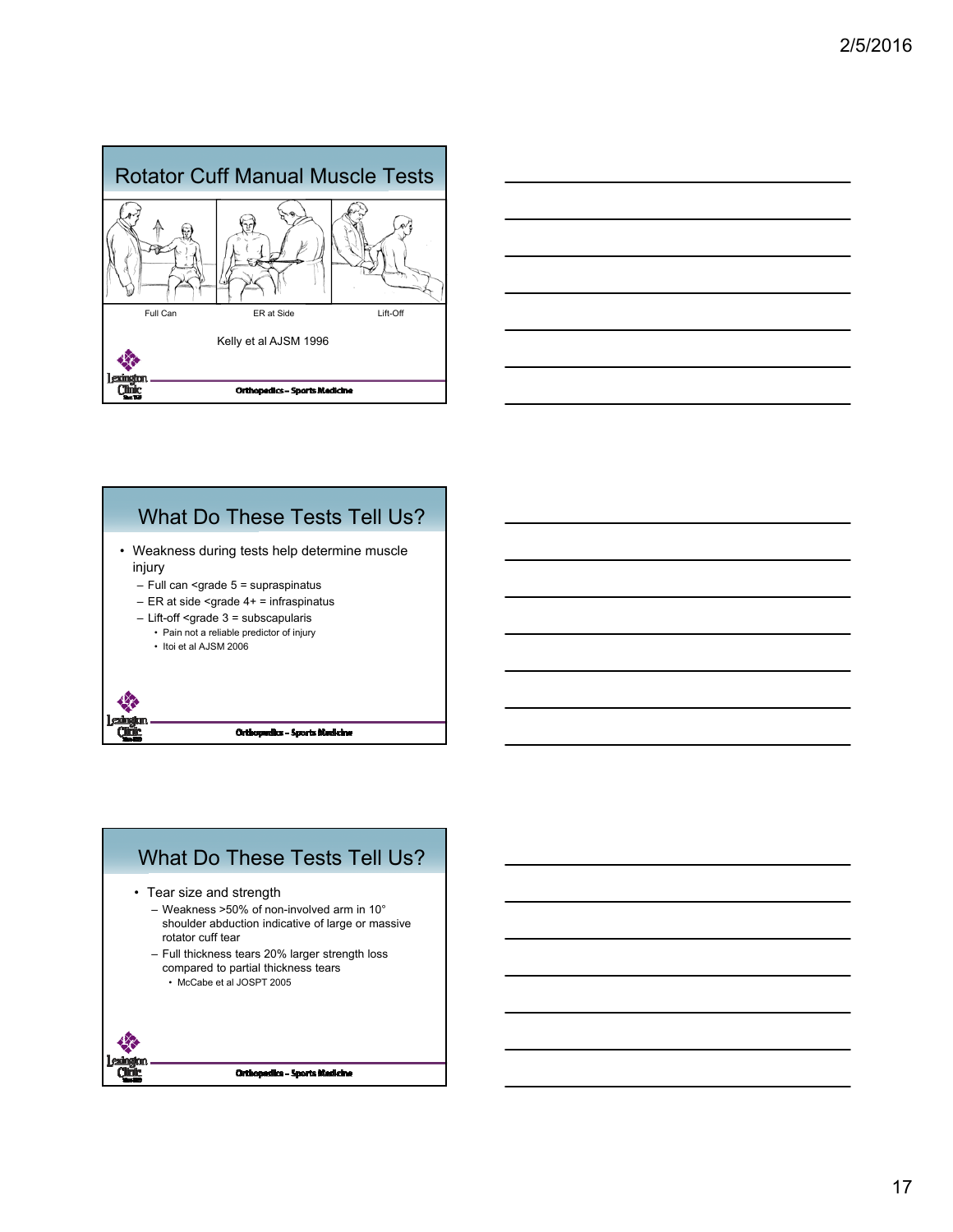



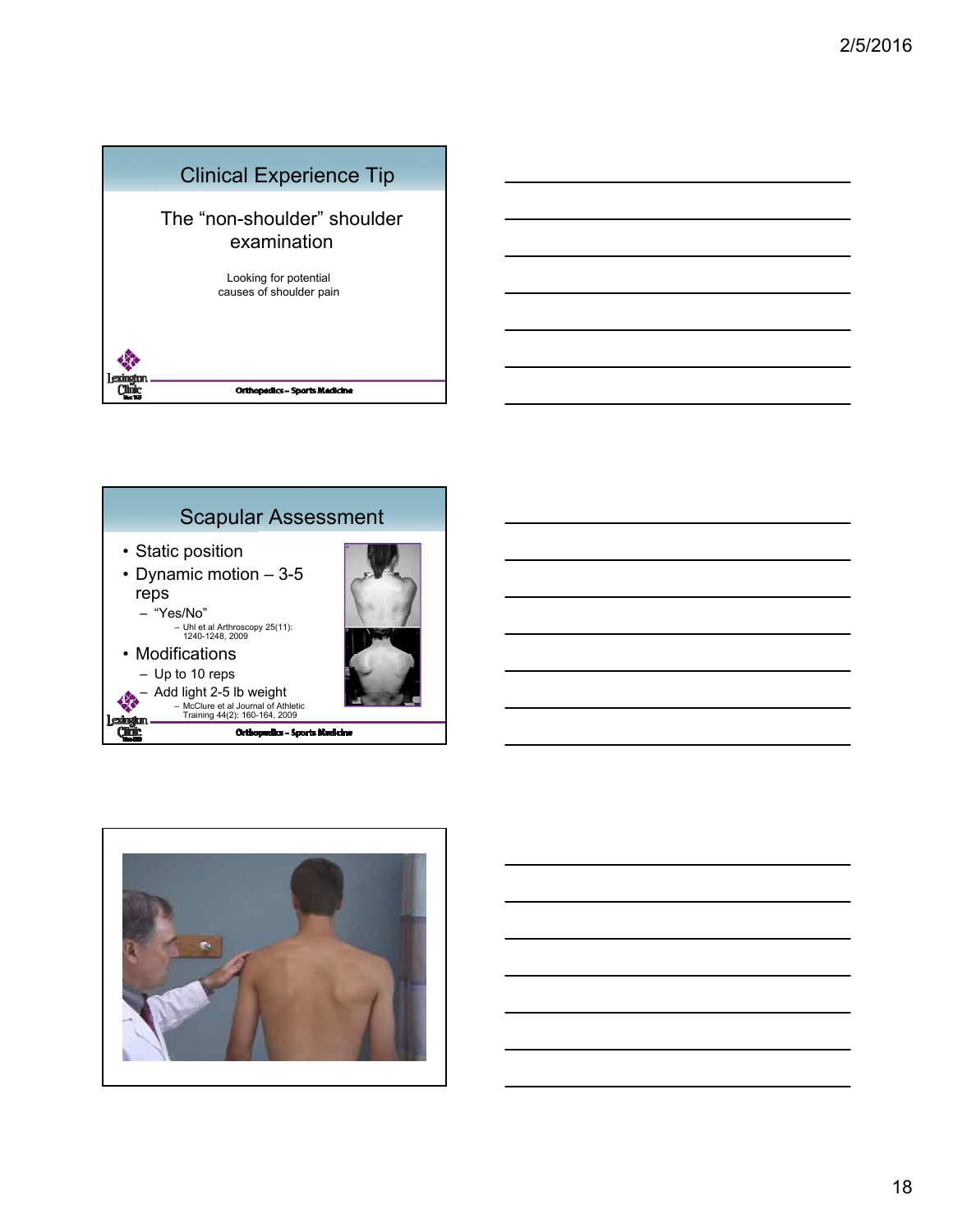





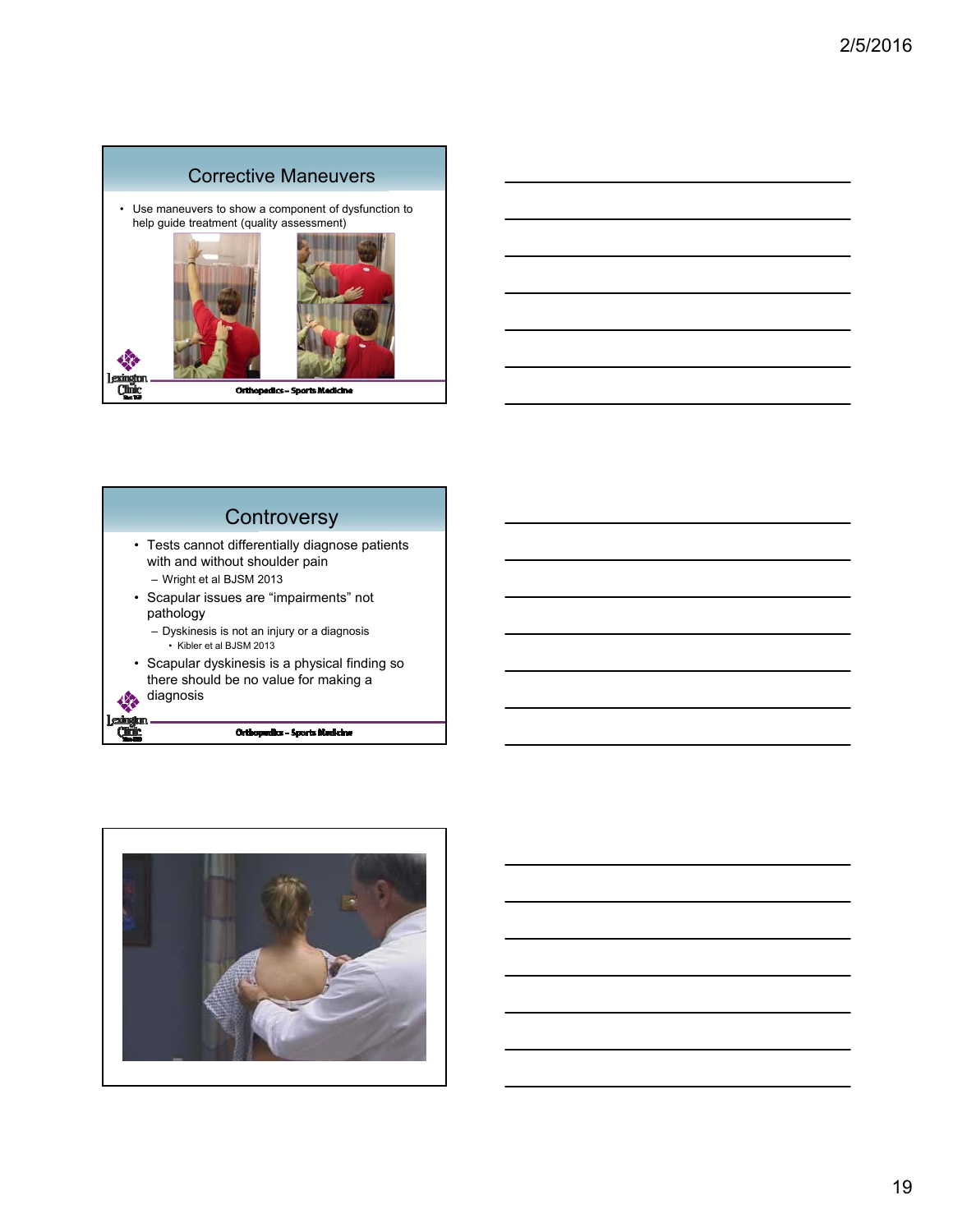



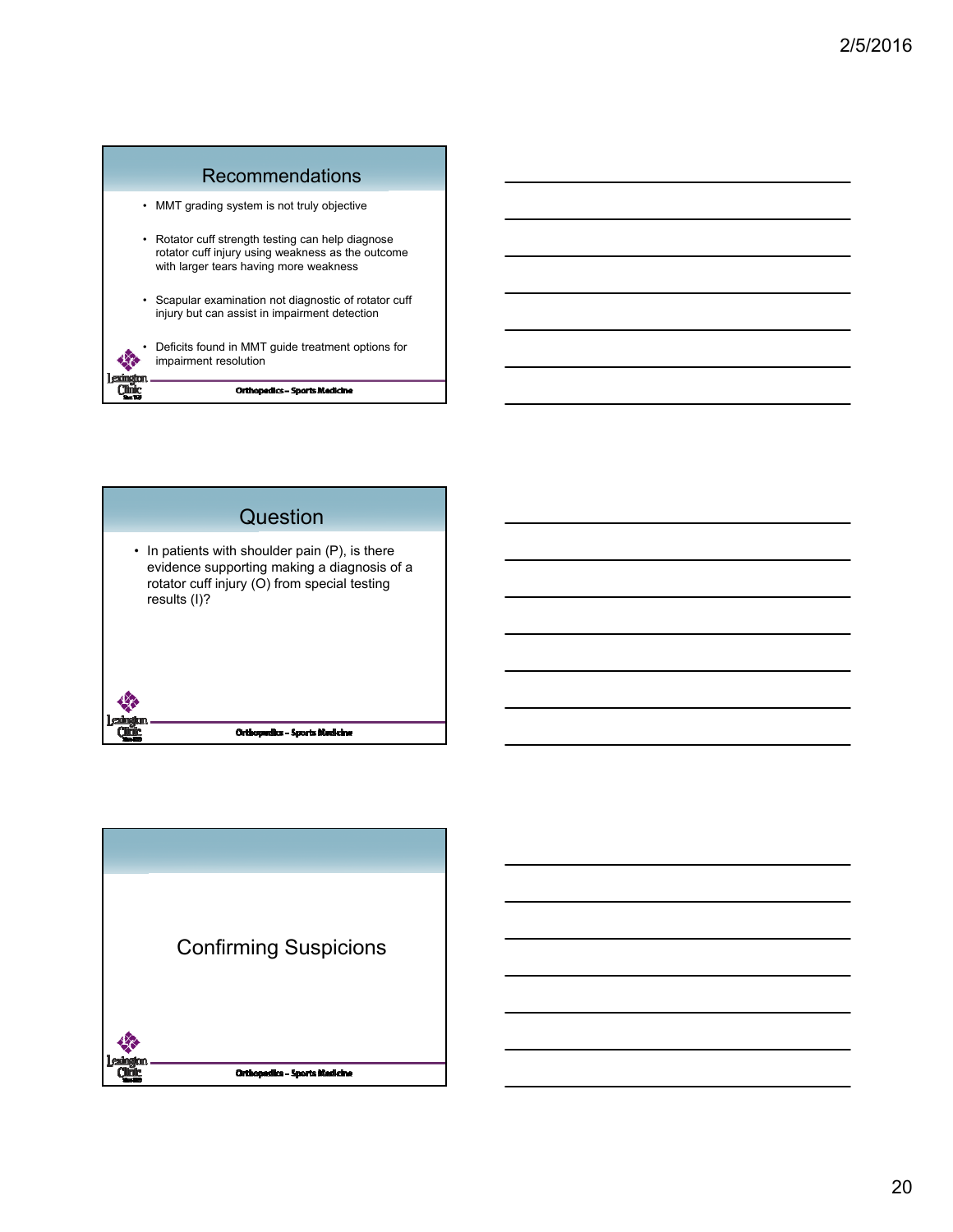### What We Know

• Over 120 clinical shoulder tests

• Current opinion: Lack of quality evidence to advocate using any one clinical shoulder test exclusively

– There is no Lachman's for the shoulder

**Orthopedics - Sports Medicine** 

### Different Approaches

• Only use the literature

Qmk

Qũ

- Excellent work exists identifying clinical utility of most tests
- If it's in print in must be true
- Only use your preferences
	- Part of being a clinician is science but also art
	- Enters bias into the equation
- Complementary approach

Orthopedics - Sports Medicine

### Complementary Approach Patient values – What are the complaints: anatomical, functional, both? • Clinician experience – What have you seen and what have you used in the past? Best available evidence – What does the literature tell you and how good is it (quality)? • **Haven't we heard this before?** – Components of evidence-based medicine收 <u>Clur</u> Orthopedics - Sports Medicine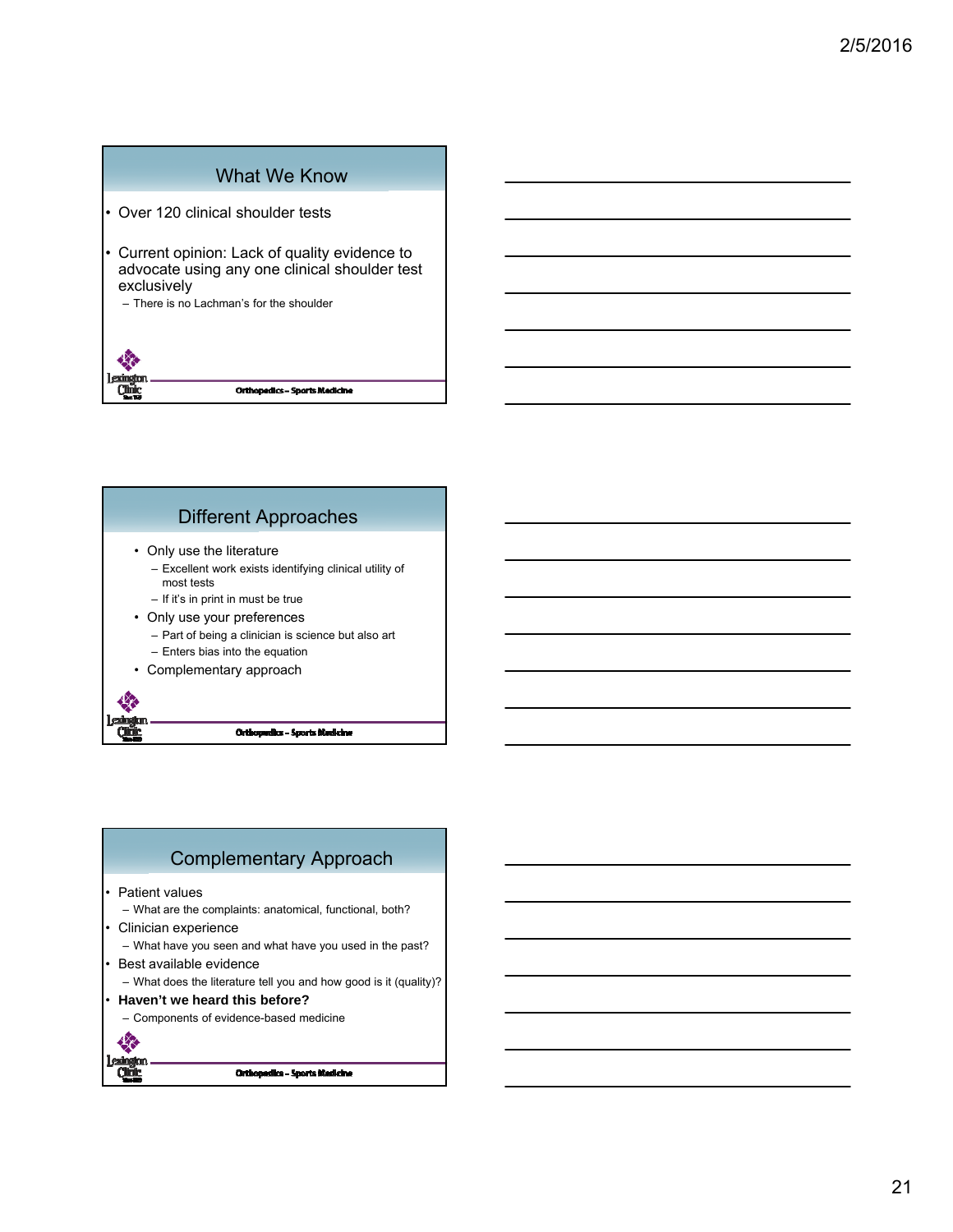



|          | Likelihood Ratio | Interpretation                                                             |
|----------|------------------|----------------------------------------------------------------------------|
| "+"      | (1, 3)           |                                                                            |
| >10      | < 0.1            | Large & often conclusive changes<br>from pre-test to post-test probability |
| $5 - 10$ | $0.1 - 0.2$      | Moderate shifts in pre-test to post-<br>test probability                   |
| $2 - 5$  | $0.5 - 0.2$      | Small but sometimes important<br>changes in probability                    |
| $1 - 2$  | $0.5 - 1$        | Small and rarely important changes<br>in probability                       |
|          |                  | Jaeschke et al JAMA 1994                                                   |

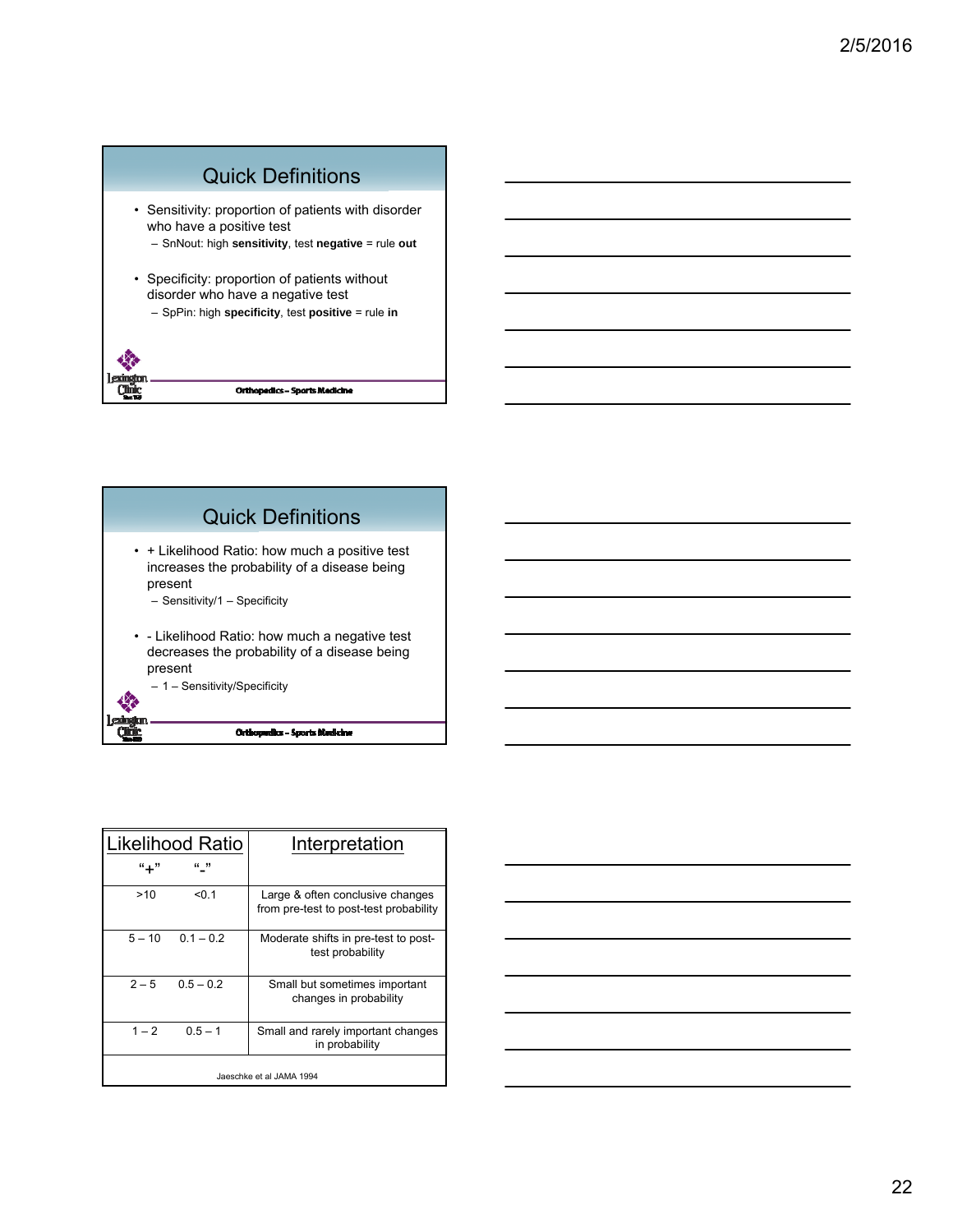





| Category                            | <b>Number of Tests</b> |
|-------------------------------------|------------------------|
| Labral Injury                       | 18                     |
| <b>Anterior Instability</b>         | 19                     |
| <b>Posterior Instability</b>        | 13                     |
| <b>Multidirectional Instability</b> | 11                     |
| <b>Scapular Dysfunction</b>         | 7                      |
| <b>AC Joint Injury</b>              | 11                     |
| <b>Biceps Injury</b>                | 14                     |
| Impingement                         | 12                     |
| <b>Rotator Cuff Injury</b>          | 18                     |
| Total                               | 122                    |
| Sciascia et al JAT 2012             |                        |

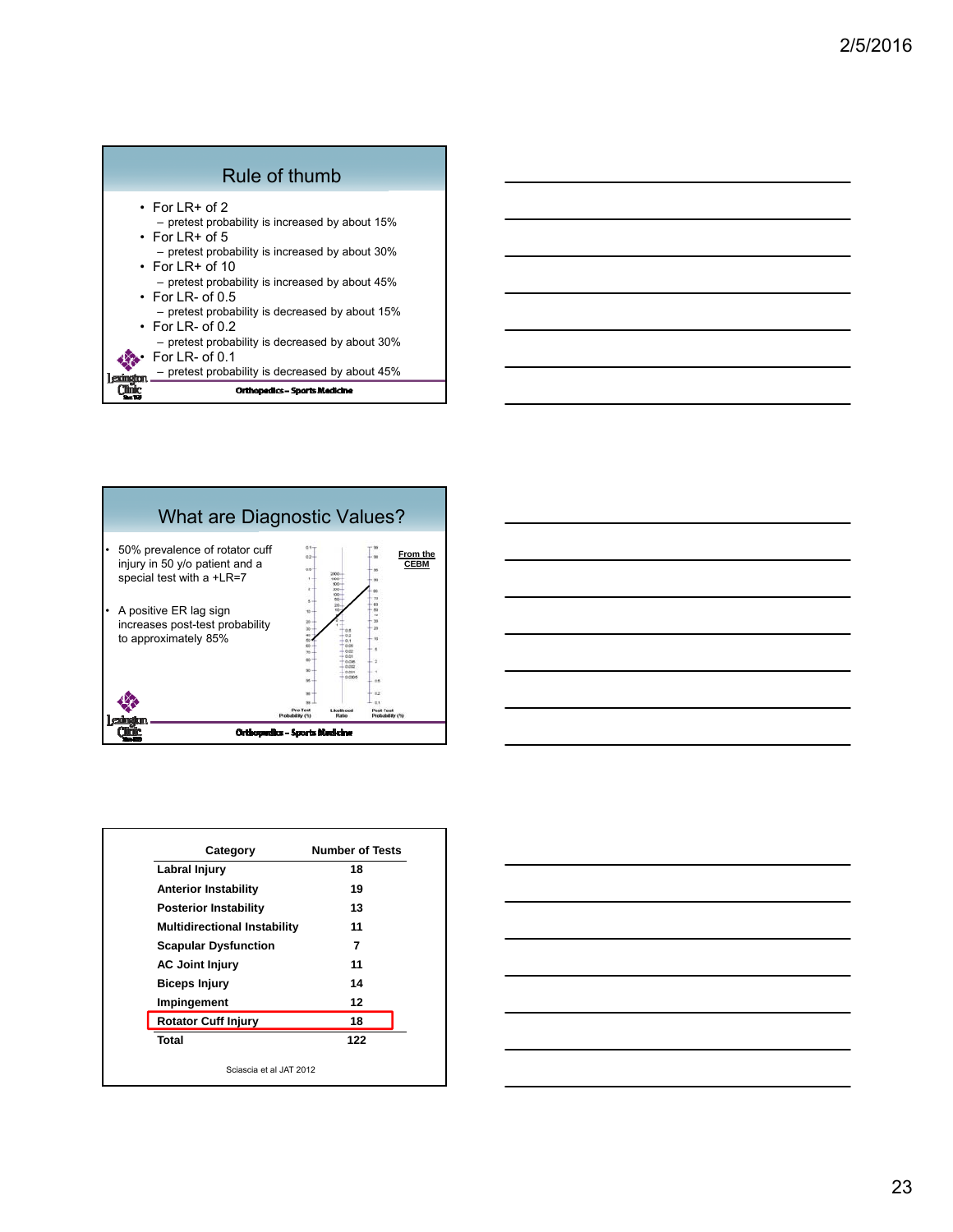## Rotator Cuff Injury

- What we know
	- At least 2 tests exist per muscle
	- Multiple muscles = various injuries
	- Combination of resistance tests and lag signs
	- Most common shoulder injury

```
Qm
              Orthopedics - Sports Medicine
```
# **Controversies**

- A variety of conditions: impingement, tendinopathy, PT-RCT, FT-RCT, massive RCT
- Do positive tests indicate tear or "involvement"?
- Should you use a dynamic task, break test, or lag sign? – Dynamic task: impeded by pain not allowing accurate measurement
	- Break test: other larger muscles can override smaller cuff muscles
	- Lag signs: inability to hold arm in position

Qũ

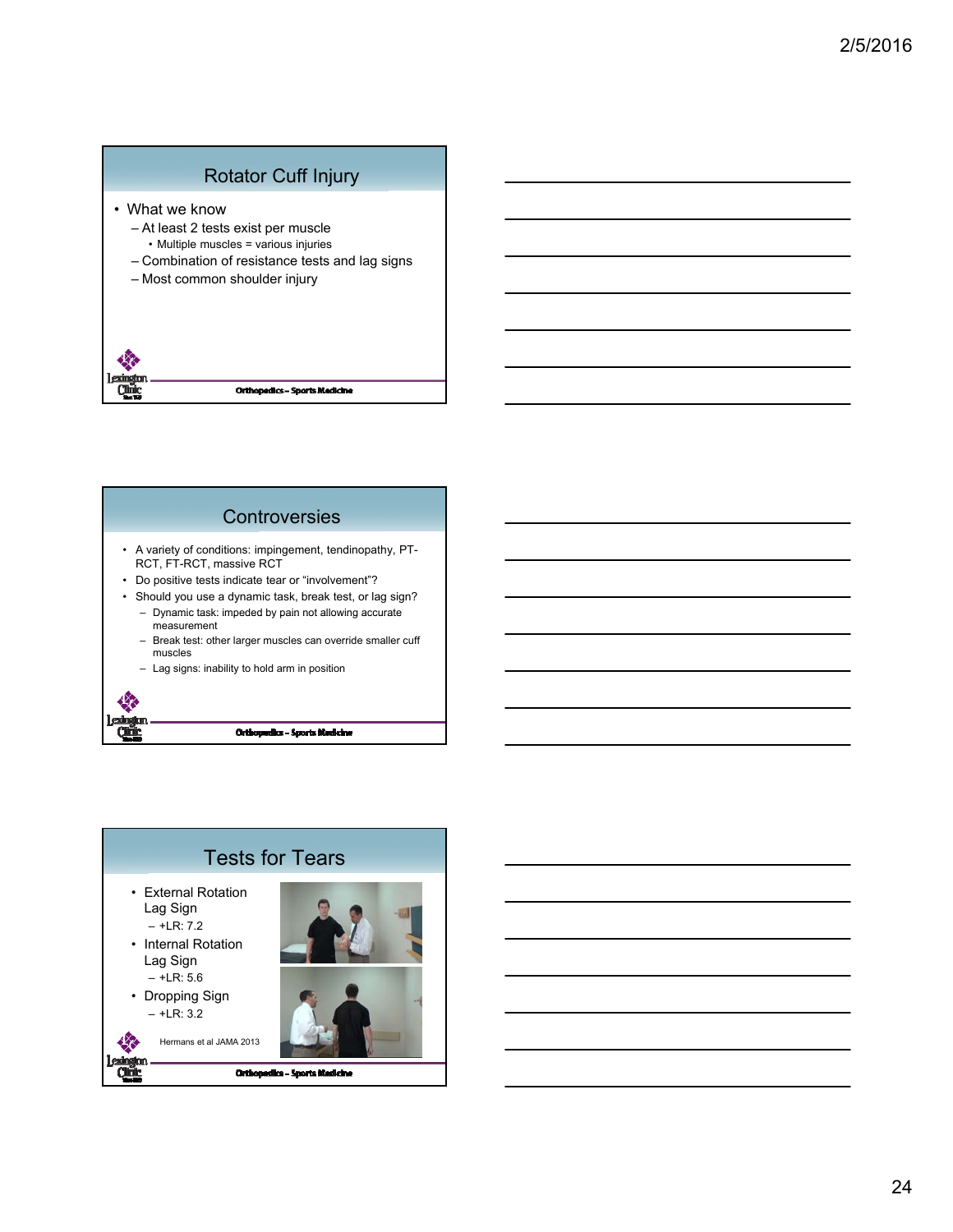





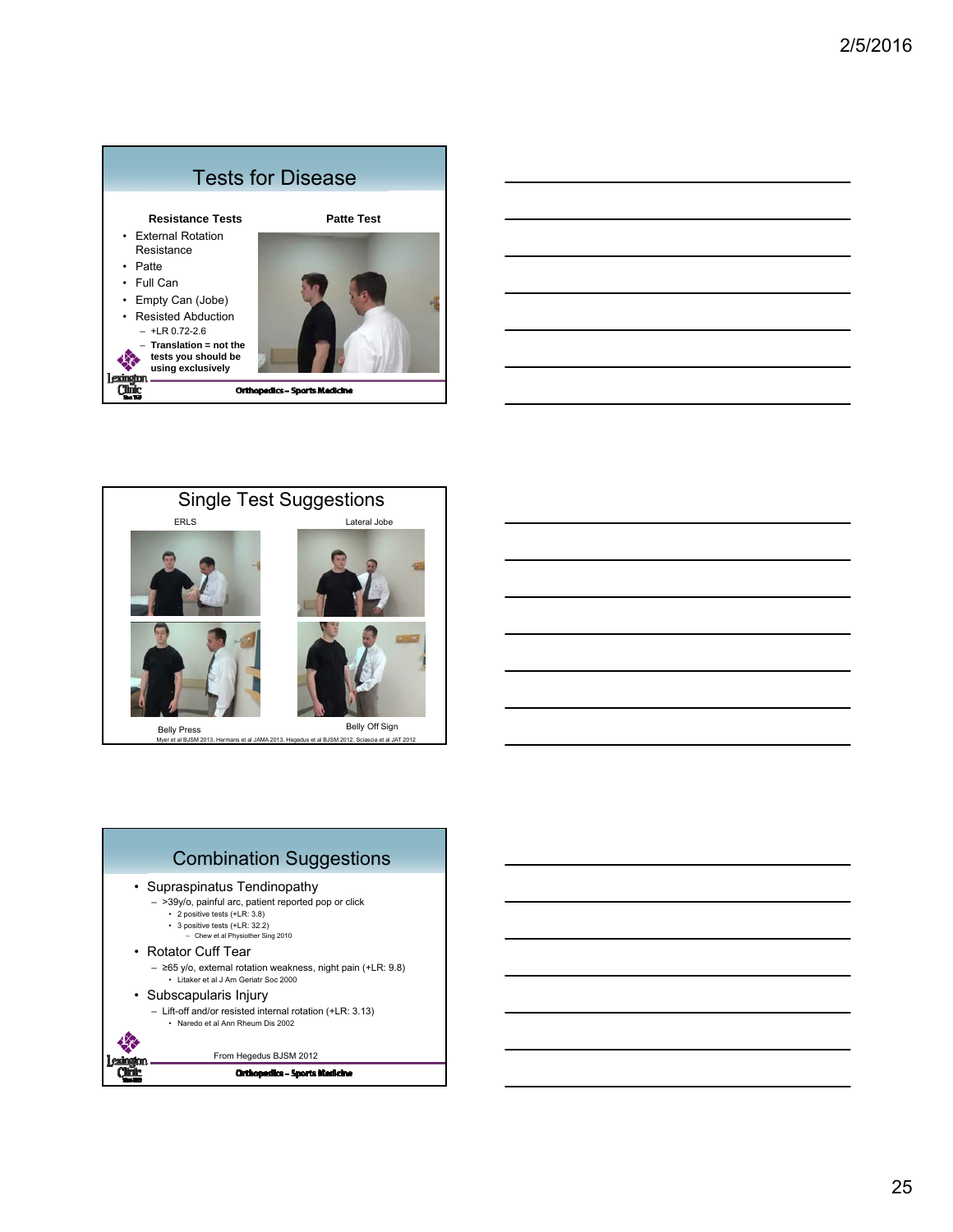